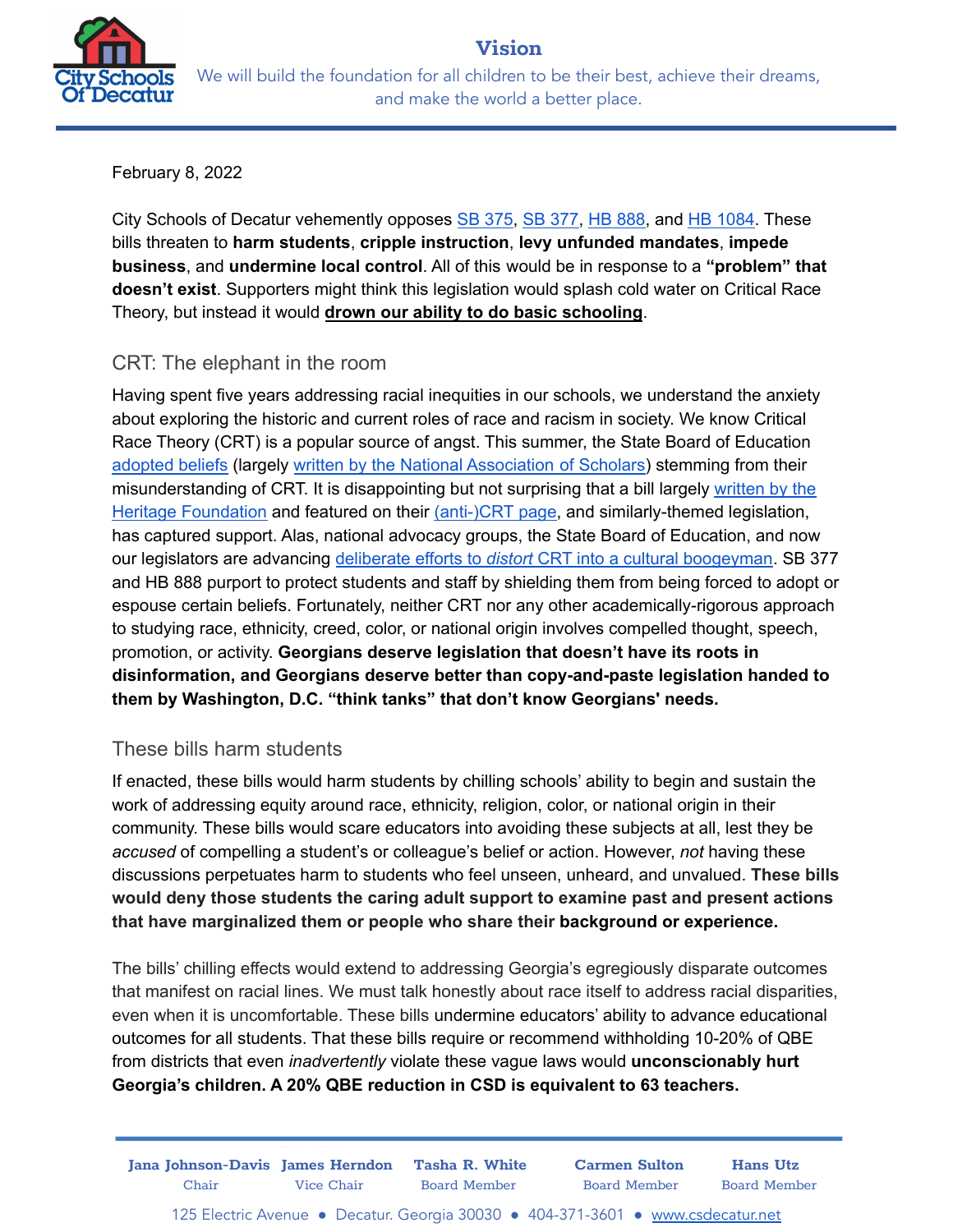# These bills break basic instruction

HB 888 proposes that ancillary instructional materials be available for review 24 hours before being used in class. This expectation reflects a bizarre belief that we run quaint one-room schoolhouses that reuse well-worn readers and chalky slates between visits from the Sears wagon. In reality, teachers rapidly adopt ancillary materials in response to students' passions and needs. Additionally, databases and online resources often send users to primary sources (e.g. research or news articles), and they cannot all be vetted and their information published (and updated) on school websites ahead of time. For example, imagine a student excited by an oceanography lesson who wants to research Pacific Ocean volcanoes. A school database might refer them directly to an article about a recent volcanic [eruption](https://volcano.si.edu/reports_weekly.cfm#vn_243040) in their native Tonga, amplifying their interest at a personal level. HB 888 would require the teacher to stop the child from accessing the article, review it, publish its information to the school webpage, and wait 24 hours before letting the student read it – at which point, their interest might have evaporated. Multiply this story by a room or school full of children, and the scale of the problem is clear.

Research-based best-practices encourage teachers to help children identify and use their passions to pursue learning and develop critical thinking skills. Students often choose for themselves what books or issues to explore to develop and demonstrate their mastery of standards. Under HB 888, teachers must choose between investing time on the nigh-impossible task of identifying every conceivable ancillary item relevant to their students or to merely lower expectations and reduce the richness of their classrooms. Georgia would consequently expect to see students learn less and our best teachers leave the state or the profession. **All roads from these bills lead to plummeting student outcomes.**

## These bills are unfunded mandates & big-government anti-business intrusion

HB 888 creates an unfunded mandate for districts to identify staff and develop procedures to accommodate yet another state reporting regimen. Additionally, new complaint processes would fuel the efforts of malicious actors who create disingenuous barriers to and distractions from addressing equity. HB 888 overtly invites costly court litigation as a remedy for complaints.

SB 375 goes further, meddling in how districts negotiate vendor contracts and even the vendors' internal policies. It is likely vendors, including niche or sole-source providers, will balk at big-government intrusion into their training, causing them to walk away from schools. In light of the United States Supreme Court's decision that the government cannot impose a vaccine mandate on employers, it is disturbing that the Georgia Senate seeks to force private employers to choose between working with schools or exercising their First Amendment right on how to train their staff. **Small businesses that rely on school customers are especially vulnerable to this intrusion; small districts that don't have leverage with major providers to force such contract terms are likewise at significant risk**.

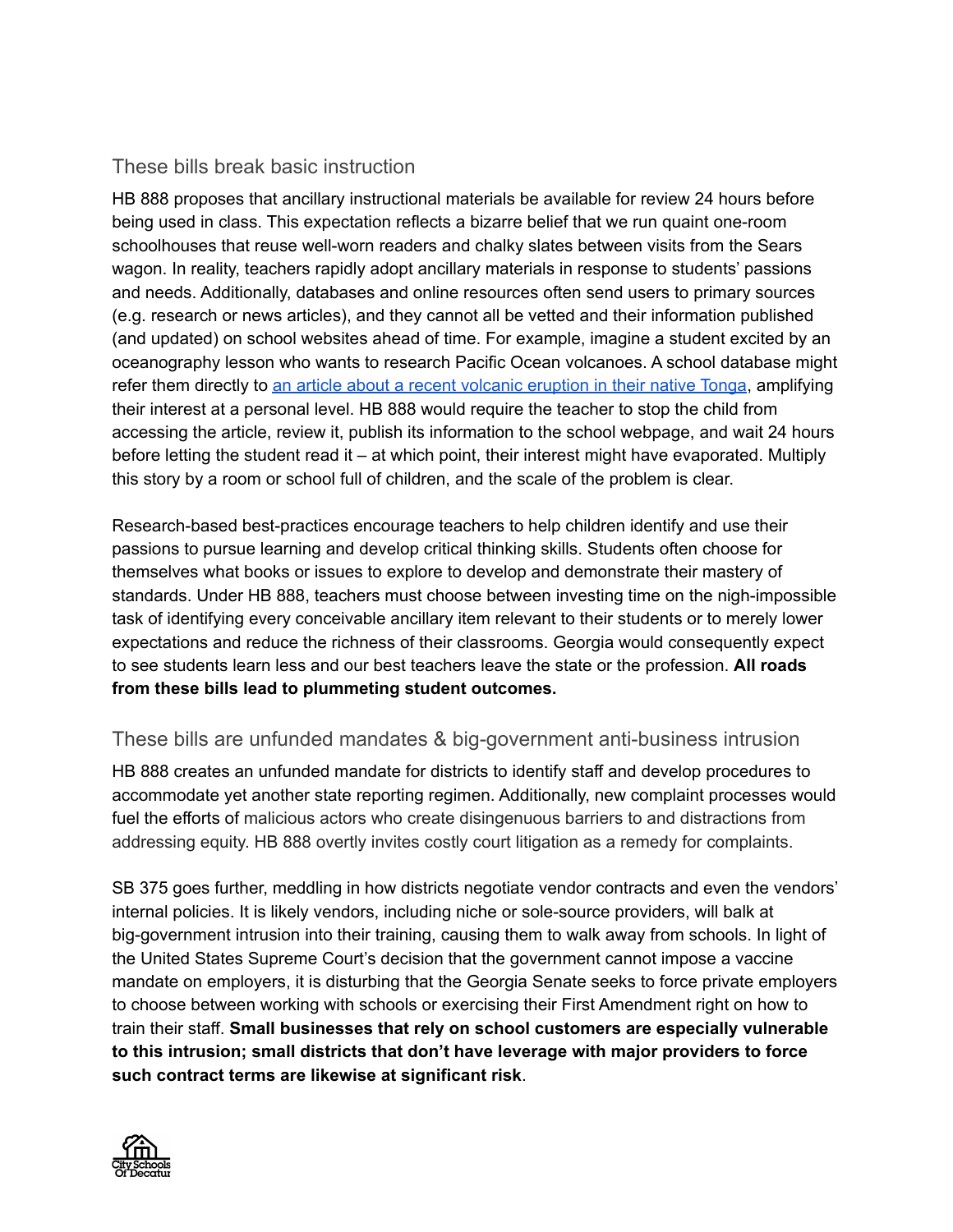# These bills combine nebulous terms with a reckless timeline

While the bills create obvious harms, they are also disturbingly vague in some areas. The bills fail to define key terms like "impartial," "politically nonpartisan," "sexist," "racist," and "public policy issue." For example, HB 888 requires the "*impartial* and *politically nonpartisan* instruction on the historical treatment of a particular group." Would educators need to consider the fragile feelings of Georgia's [neo-Nazis,](https://www.whsv.com/content/news/3-more-linked-to-neo-Nazi-group-arrested-in-Georgia-567083881.html) and be careful to remain "impartial" by not calling Naziism *bad*? That HB 888 calls even *this* into question highlights this legislation's failings. HB 888's requirement to be largely implemented in just six months is reckless: districts are already planning next school year, and a major change in curriculum and reporting would be unduly burdensome and a setup for failure.

HB 888 says school personnel "shall [not] compel or attempt to compel any individual to engage in or observe a discussion of any *public policy issue*." This would erode teachers' use of problem-based learning and development of students' civic-mindedness. This provision means teachers could not conduct classroom debates about local bike lanes or school lunch, or even give students that first taste of democracy by having them write to their representatives about a topic the child and their family support. **Rather than protect children's First Amendment rights, this legislation cripples teachers' ability to encourage students to exercise it.**

## These bills undermine local control

While we are sad that some districts have been taken in by and banned the CRT strawman, it is their right to identify content that is appropriate in their schools. Regardless of the topic, each Georgia school board has processes to identify and address community needs and complaints. These bills are poor "answers" to a CRT "problem" that doesn't exist, and where solutions are already available even if it did. **These bills hinder school boards' local control over classroom and staffroom policies that reflect community standards.**

## These bills deserve to overwhelmingly fail … before they overwhelmingly fail kids

Three of these bills say they are not intended to "infringe upon the intellectual vitality of students." This laudable sentiment is entirely undercut by the *substance* of SB 375, SB 377, HB 888, and HB 1084. These bills have dangerous, ill-conceived provisions that would harm students and set Georgia education on an embarrassingly retrograde path. The bills purport to address a non-existent problem, and districts already have local mechanisms to identify and resolve *actual* problems. City Schools of Decatur urges the House and Senate to **give these ill-informed big-government intrusions the "F" they deserve**.